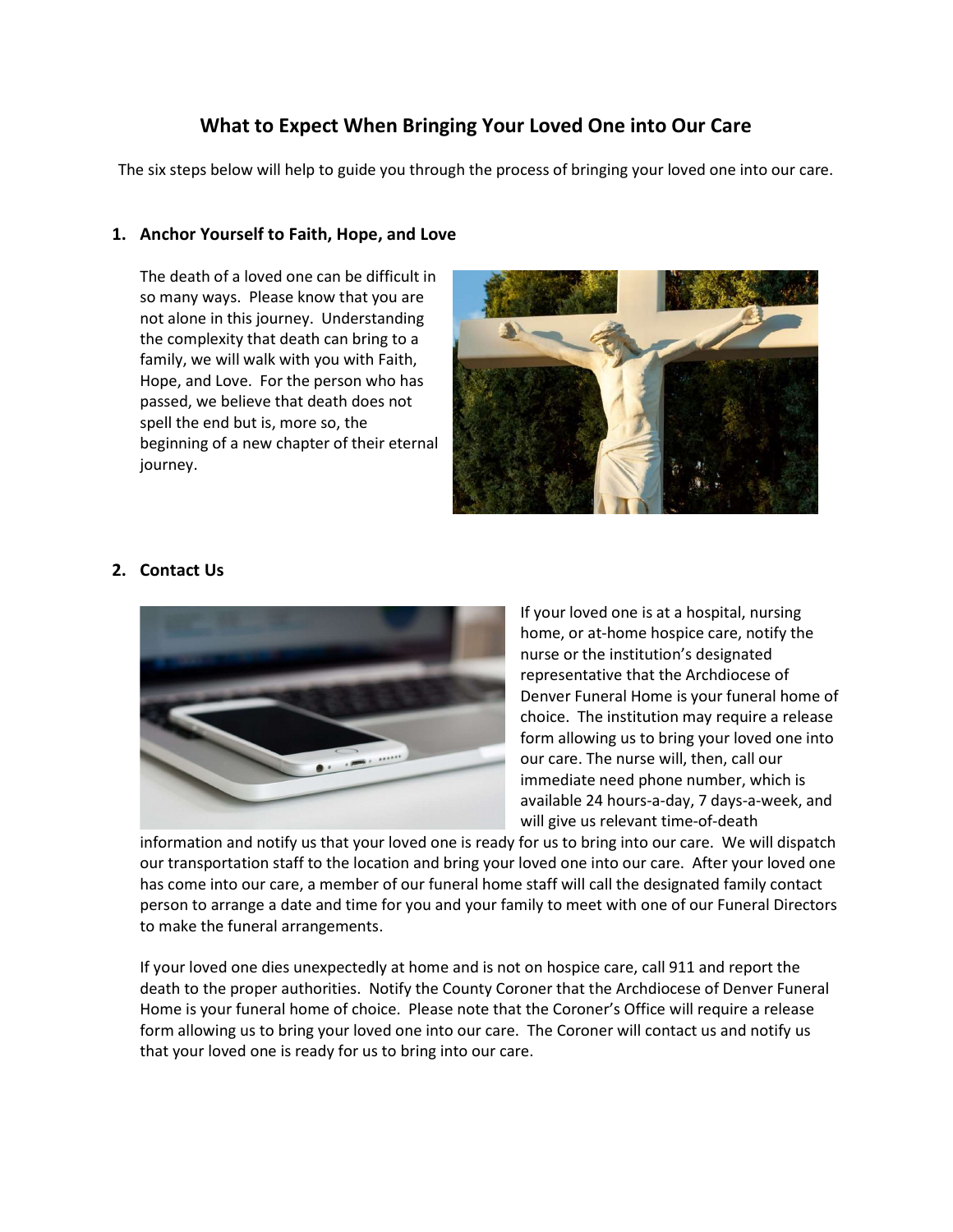We will work with you to get you relevant and timely information necessary to plan for the reverent process that can be both a celebration as well as a time to mourn. It is important to contact us as soon as possible so that we can help coordinate arrangements and give you information that will help your family plan the next steps.

If you have an immediate need, call us at 720-709-1550 anytime, day or night.

## 3. Notify Your Family

Once we've identified your needs, you'll be able to give your family and friends information that will enable further planning. Every day, we see the impact death has on those who are living – we want to help you during these difficult times understanding that death frequently brings families together in loving ways never anticipated.



#### 4. Meet With Us



When you contact us, we will set up an appointment for you to plan for the celebration of your loved one's life. There are many decisions to be made – rest assured we'll be prepared to answer your questions, alleviate your anxiety and help you move quickly through the planning process onto the prayerful and profound celebration of your loved one's life.